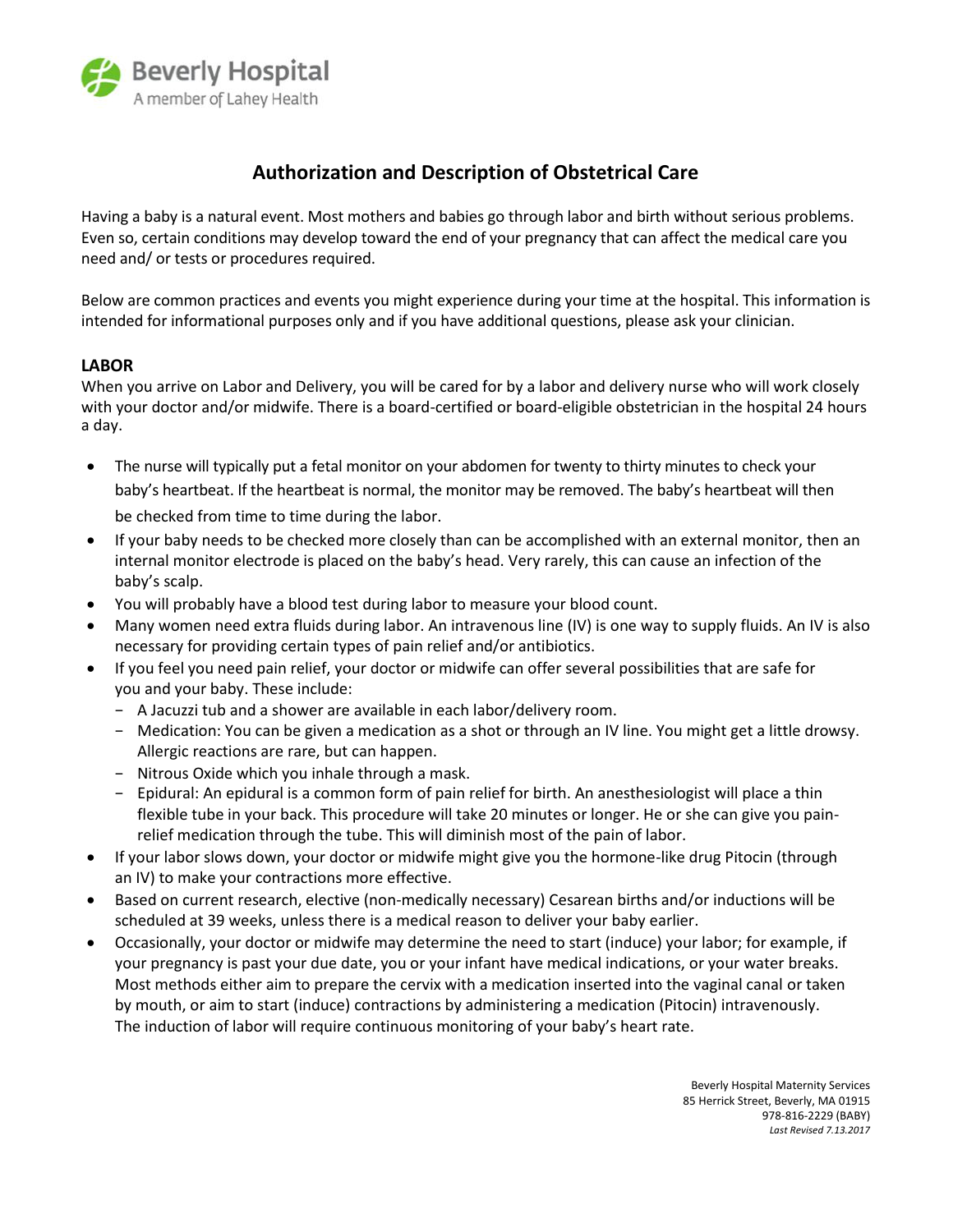

## **VAGINAL BIRTH**

- Labor contractions slowly open the cervix. When the cervix is completely open, contractions, along with your help, push the baby through the birth canal (vagina). Usually, the baby's head comes out first, then the shoulders, followed by the rest of the body.
- About 10 to 15 percent of mothers need some help getting the baby through the birth canal. A doctor may apply a special vacuum cup or forceps to the baby's head to help the mother push the baby out. With both instruments, mothers may need an episiotomy to allow more space for the baby to be delivered. The risks to the baby associated with the use of forceps or vacuum, although rare, include facial nerve damage, skull fracture, intracranial hemorrhage, bruising, or scalp abscess.
- In approximately one percent of births, the shoulders do not come out easily, a condition called shoulder dystocia. If this happens, the doctor or midwife will try to help free the baby's shoulders. Shoulder dystocia may break the baby's collar bone or cause nerve damage to the baby's arm. Most often, these problems heal quickly. Shoulder dystocia may cause tears around the vaginal opening and bleeding after birth.
- Many women will get small tears around the vaginal opening. Rarely the doctor or midwife will cut some tissue to make the opening bigger. This is called an episiotomy.
- Most women with tears or an episiotomy will need stitches. The stitches will dissolve during healing. The area will be swollen for a few days and sore for a few weeks. Rarely, infection may occur. About one percent of the time, a tear or cut may extend to the rectum. Most often, after repair, this heals with no problem. Rarely, continued problems with bowel movements may occur.
- Our standard of care is to delay clamping and cutting of the umbilical cord for 30-60 seconds after birth. This practice appears to be beneficial for term and preterm infants.
- Normally, the uterus will expel the placenta soon after birth. In about one percent of births, this doesn't happen and the doctor or midwife must reach into the uterus and remove the placenta. If this happens, anesthesia may be necessary.
- All women lose some blood during childbirth. Increased blood loss is possible with the following:
	- The placenta doesn't pass on its own
	- − The birth of twins or triplets
	- − Labor lasts a very long time
- Pitocin can help reduce excessive bleeding after birth. If bleeding is very heavy, other drugs can help contract the uterus. Very few women (less than one percent) need a blood transfusion after vaginal birth.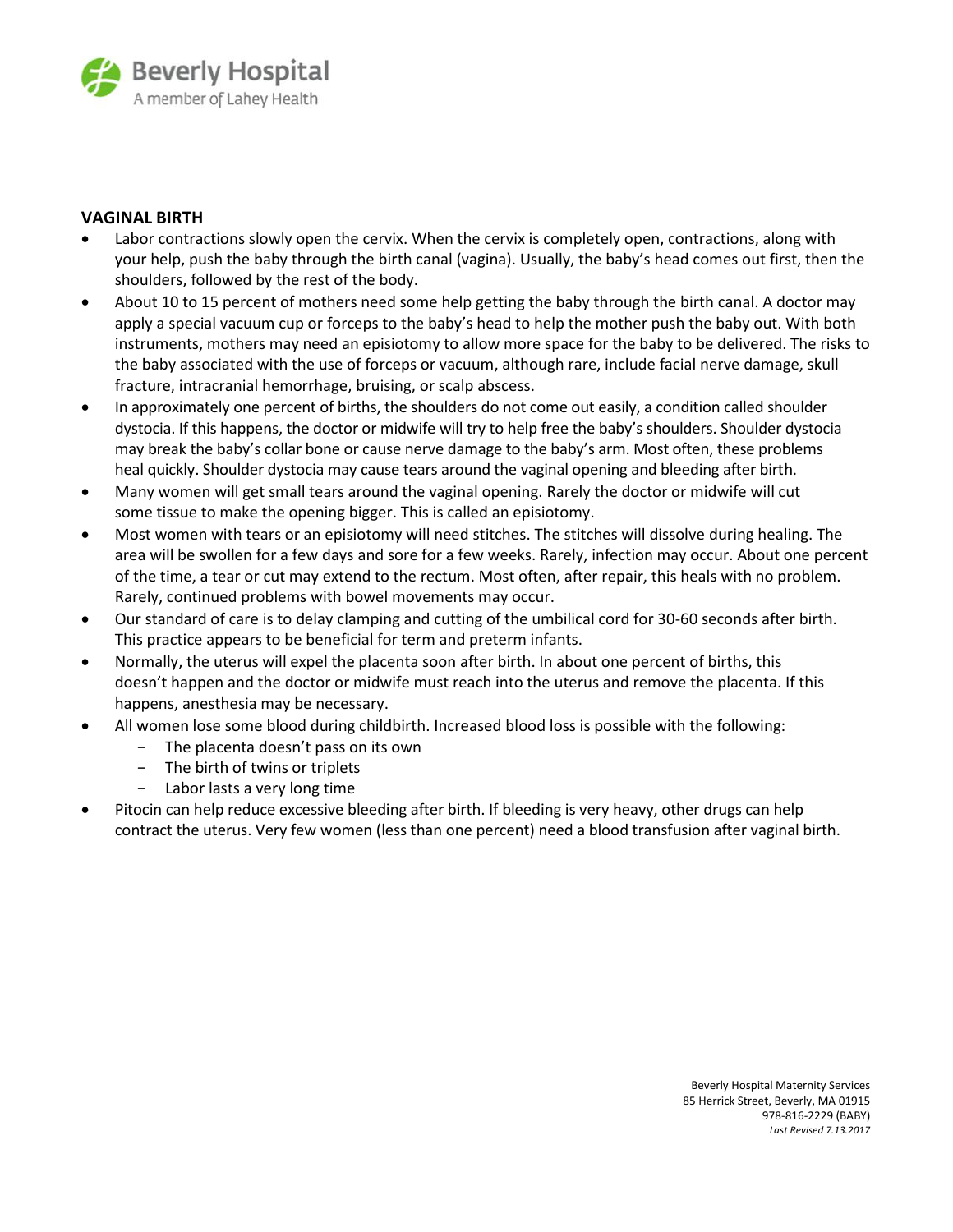

## **CESAREAN BIRTH**

- Approximately one out of four mothers gives birth by Cesarean. Some Cesareans are planned, while others are unexpected. Planned Cesarean births will be scheduled at 39 weeks of pregnancy.
- During a Cesarean birth, a doctor delivers the baby through an incision in the mother's abdomen. Occasionally, the doctor may use a vacuum to assist the baby through the incision.
- The most common reasons for Cesarean birth are:
	- − the cervix doesn't open completely
	- − the baby doesn't move down the birth canal
	- − the baby needs to be delivered quickly because of a problem for mother or baby
	- − the baby is too large or not in a position that allows for a vaginal delivery.
- Anesthesia is always used for a Cesarean birth. Most are performed using spinal or epidural anesthesia, so the mother is awake during the procedure. Less than one percent of Cesarean births are performed using general anesthesia.
- Blood loss is greater with Cesarean birth than with a vaginal birth. Less than one percent of our Cesarean births need a transfusion.
- Infection is more common after Cesarean birth. Doctors routinely give antibiotics during the birth to help prevent infection for the mother.
- A thin tube called a catheter will be placed in the bladder to drain the urine during the operation.
- Compression boots will be applied prior to your surgery and will remain on after your surgery until you are up and walking. These boots decrease the risk of developing blood clots in your legs.
- In less than one percent of Cesarean births, the operation may cause damage to the bowel or urinary system. Most of the time these problems will be recognized and corrected during the operation.
- In less than one percent of Cesarean births, the baby might be injured during the birth. When this does happen, it is usually minor.

## **EPIDURAL FOR YOUR LABOR PAIN**

An epidural is a way of taking away the pain of labor and childbirth. Like most medical treatments, it has risks and benefits. It is important to learn about these risks and benefits before deciding if an epidural is right for you. If you choose an epidural, you will be asked to sign a written consent in order to receive it.

Epidural analgesia uses a slow continuous infusion of a local anesthetic and a narcotic in the epidural space of the spinal area. It "blocks" the nerves from the uterus and the birth passage without stopping labor. A successful epidural, once administered, gives you pain relief, and an awake state for the remainder of the labor and birth of your baby.

## **HOW IS IT DONE?**

- You will first receive intravenous (IV) fluids.
- You will then be positioned on your side or seated upright on the bed with your chin on your chest and your knees close to your abdomen.
- A small area on your back will be numbed with an injectable anesthetic.
- A needle will be placed through the numbed area and into the epidural space of your spine. A thin tube (a catheter) will be threaded into that needle to the epidural space, and the needle will be removed.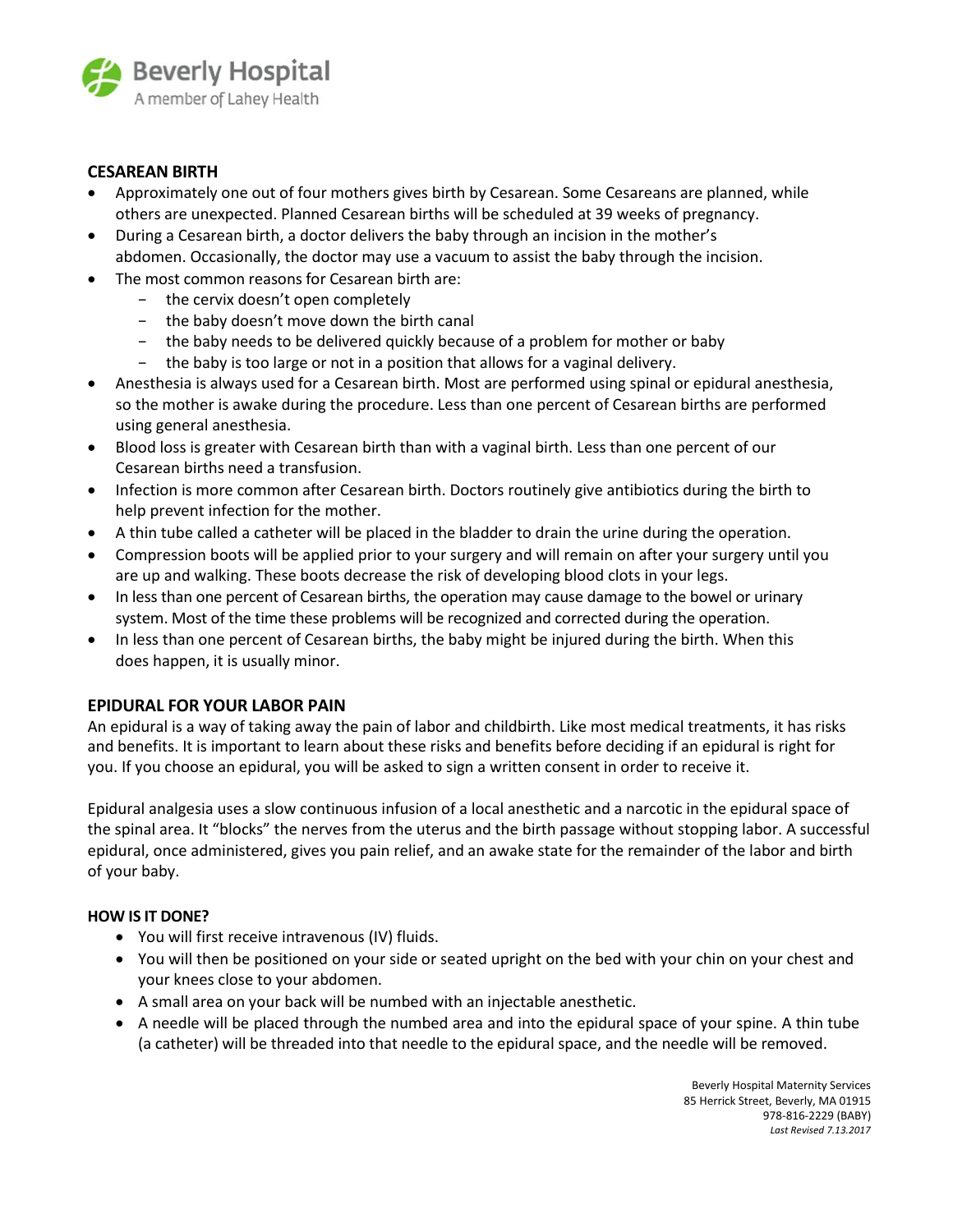

- A "test dose" of medication will be injected into the catheter to confirm the proper placement, and then an initial dose will be administered.
- The catheter will be taped to your back and connected to a pump that delivers a continuous infusion of pain medication. Once in place, the catheter will not restrict your movements and you will not feel it in your back.

Administration of the epidural is usually minimally painful. Within three to five minutes, the nerves of your uterus will begin to numb. You will feel the full effects after 10 to 20 minutes. The epidural catheter will be removed within 12 hours after giving birth, and the effect of the analgesia usually wears off completely within a few hours.

## **WHAT ARE THE RISKS?**

Considerable research has proven that epidurals can be safe for both mother and baby, having little or no effect on the infant. However, there are risks, including the following:

- Epidural anesthesia sometimes has an effect on blood pressure, which usually can be corrected quickly and easily with position changes and an increase in IV fluids.
- Shivering is a common reaction; keeping warm with blankets can help.
- Although uncommon, a headache may develop if a puncture in the covering of your spinal fluid occurs during administration.
- Rarely, the anesthetic may temporarily affect chest muscles and make it seem harder to breathe; oxygen can be given to relieve this feeling.

At Beverly Hospital, an anesthesiologist will be in the hospital the entire time your epidural is in place.

#### **WILL IT AFFECT LABOR?**

Sometimes contractions will become farther apart after an epidural. In this case, you may be given a drug called oxytocin (Pitocin) to make your contractions stronger. On the other hand, an epidural may actually speed your labor because you are more relaxed.

You may or may not be aware that you are having a contraction, but your contractions will be monitored. Your care team might instruct you on when to push, or your doctor may allow the contractions to move the baby down through the pelvis on their own.

Recent studies show that epidurals for labor do not cause an increased need for a cesarean birth when administered in active labor.

#### **WHAT ELSE IS THERE TO KNOW?**

If the anesthesiologist cannot easily locate the epidural space, it may not be possible to have one. This seldom happens. On occasion, labor advances so quickly that there is not enough time to administer an epidural. Rarely, some epidurals give "patchy" pain relief, causing the feeling that some parts of the abdomen are anesthetized and other parts are not.

> Beverly Hospital Maternity Services 85 Herrick Street, Beverly, MA 01915 978-816-2229 (BABY) *Last Revised 7.13.2017*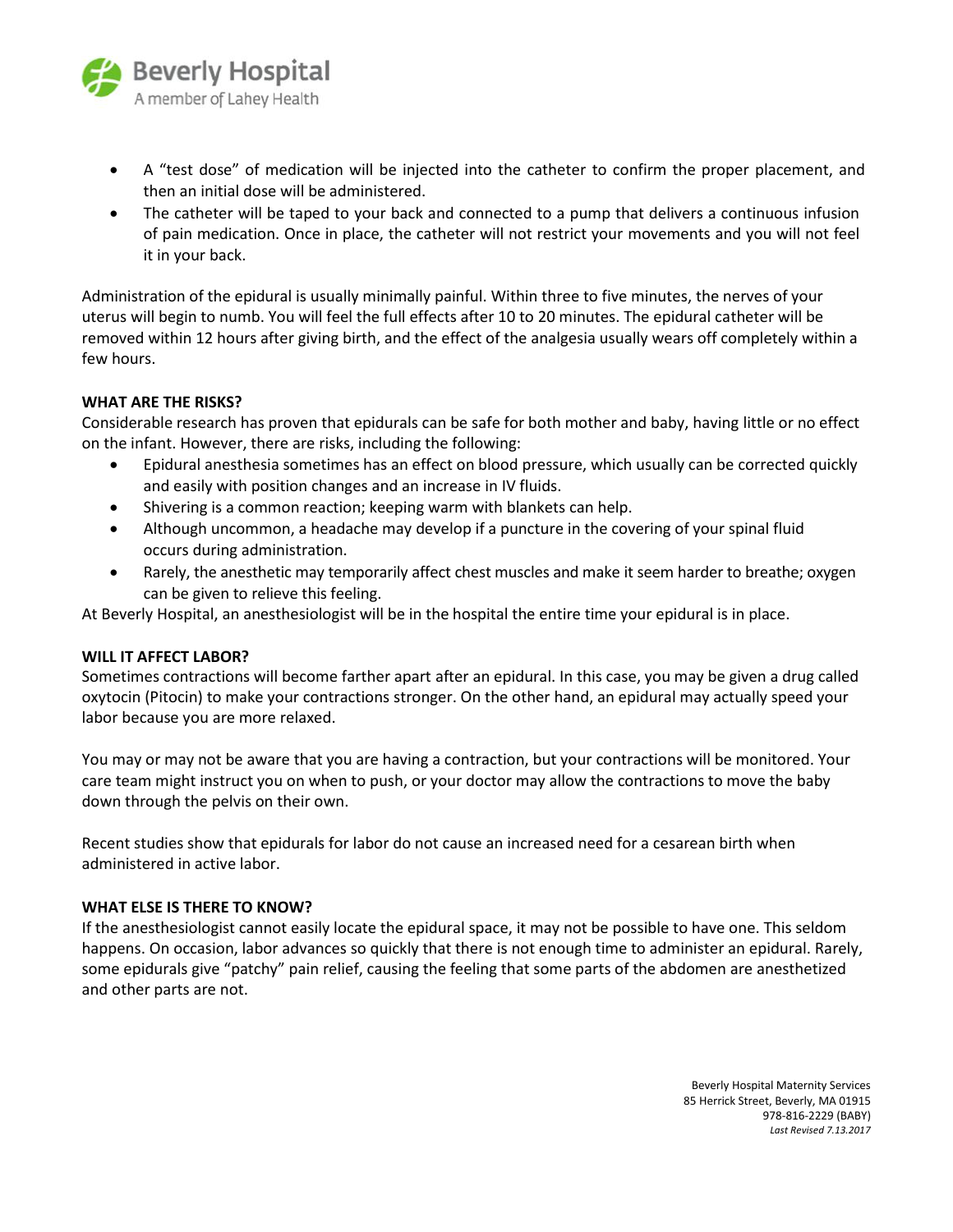

You must remain in bed after the epidural. Because your abdomen is anesthetized, you will not be able to urinate as you wish. If your labor lasts more than several hours, you will probably need a urinary catheter, which is a tube put into your bladder to drain urine. This is not uncomfortable while the epidural is in place.

Each woman's labor is unique to her. The degree of labor pain you feel differs from that felt by other women in labor. It depends on factors such as the level of pain tolerance, size and position of the baby, strength of uterine contractions and prior birth experiences. Tell your care provider which pain relief options you want to use during labor.

## **NITROUS OXIDE FOR PAIN RELIEF IN LABOR**

Nitrous oxide, commonly known as "laughing gas" for the euphoric sense it can cause, has been used in medical and dental procedures along with helping with labor pain since the 1800s. It is a naturally occurring, colorless gas that has a slightly sweet odor and taste. The way it works is not entirely understood, but it is thought to stimulate the release of endorphins, corticotropins and dopamine, causing the euphoric feeling.

The system used at Beverly Hospital is different than what you would use at the dentist's office. Our system uses 50% nitrous oxide and 50% oxygen, while dental offices typically use 80% nitrous oxide. In addition, dentists use continuous flow, which means you are constantly receiving nitrous oxide, while our system allows you to breathe the gas when you want to, allowing you to choose when and how much you receive.

Nitrous oxide works quickly, with most women feeling the effects within 30-60 seconds. You can stop and start use at any time. Side effects include dizziness, nausea, light headedness, and unsteadiness. It can be used during all phases of labor. You can also choose to change pain management plans at any time at the discretion of your doctor or midwife.

Studies have shown no effect on infant Apgar scores (a test designed to quickly evaluate your baby's physical condition at birth to see if there is an immediate need for extra medical or emergency care), but other effects are unknown. Nitrous oxide has been used in the United Kingdom, Finland, Sweden, and Canada for many years. And, the University of California in San Francisco has used nitrous oxide for over 30 years with no reported problems.

If you have any further questions about the use of nitrous oxide, please talk to your nurse, obstetrician, or anesthesiologist.

> Beverly Hospital Maternity Services 85 Herrick Street, Beverly, MA 01915 978-816-2229 (BABY) *Last Revised 7.13.2017*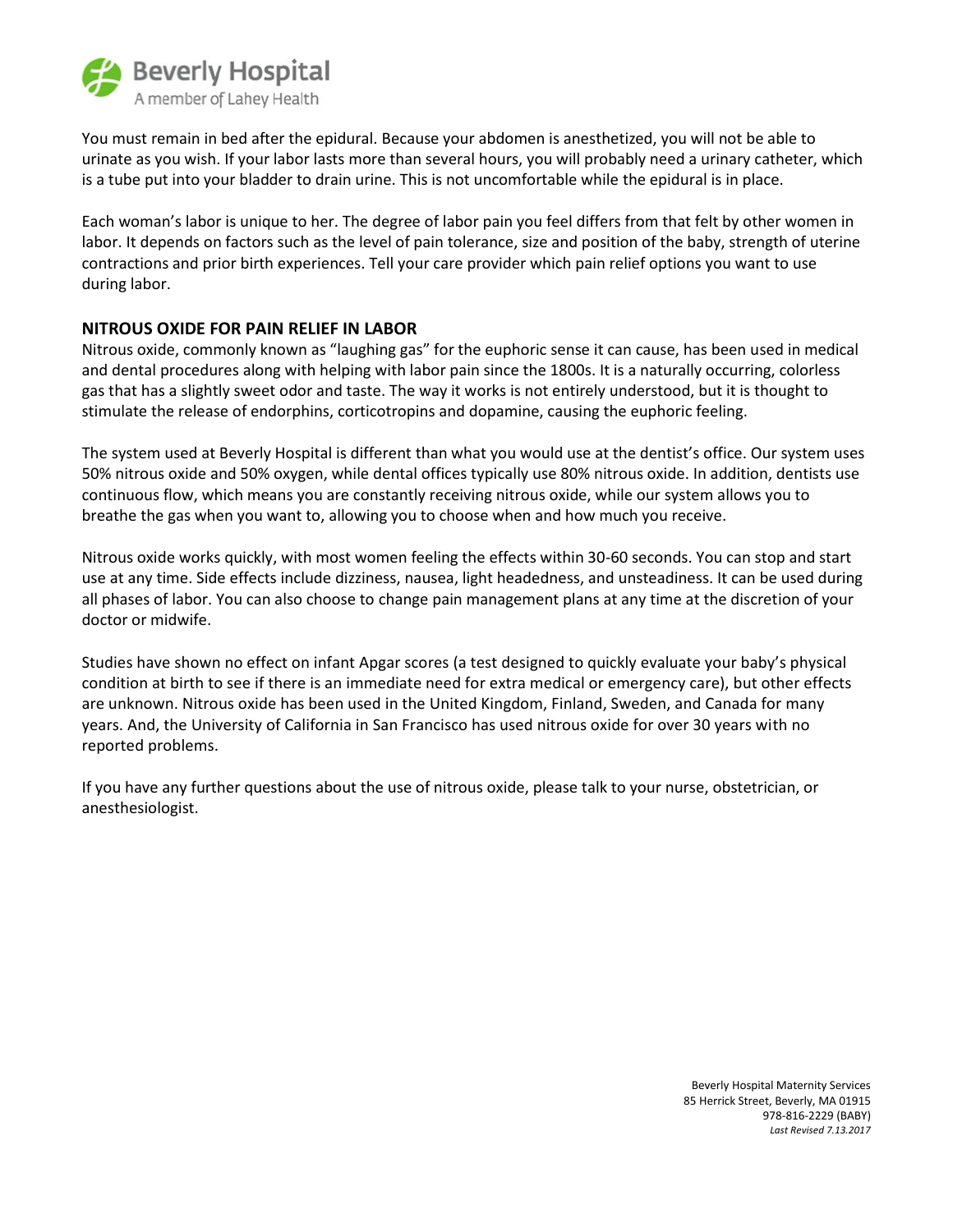

## **AFTER BIRTH (Vaginal or Cesarean)**

- The chance of uterine infection after a vaginal birth is less than one percent; after Cesarean birth, the chance of uterine infection is two to seven percent. Antibiotics can lower the risk, but do not guarantee against infection.
- Cramping may occur as the uterus returns to its normal size. This cramping gets stronger with each birth and may be more noticeable during breastfeeding.
- Discomfort around the vaginal opening is likely with vaginal births. Women who have Cesarean births will have pain from the incision in their abdomen. Pain medication is available. You should discuss this with your nurse.
- Vaginal bleeding is normal after birth. It will lessen over one to two weeks. About one percent of women have heavy bleeding and need treatment. Sometimes this type of bleeding can happen weeks after birth.
- Most women feel tired and weepy after birth. For about one percent of new mothers, these feelings don't go away, or get worse. If this happens, ask your doctor or midwife for help.
- Usually women stay in the hospital for two days following a vaginal birth, and for four days following a Cesarean birth. Various factors influence when you go home from the hospital. These include your health, your baby's health and available support after discharge.

## **NEWBORN**

- At one and five minutes after birth, the baby will be assigned Apgar scores. The scores measure the baby's heart rate, breathing, color, muscle tone, and reflex. These scores assist your pediatrician and the nursing staff in planning the care of your baby.
- About three to four percent of babies are born with birth defects, most of which are not life threatening. Ultrasounds can be useful in detecting birth defects, but, not all birth defects can be detected before birth.
- Approximately eleven percent of babies are born before term (less than 37 weeks of pregnancy), or have a problem that will require special care.
- Beverly Hospital has a Level II B Special Care Nursery and a neonatologist on-site, 24 hours a day.
- In about 12-16 percent of babies, meconium (the first bowel movement) is passed into the amniotic fluid before delivery. When this occurs, the neonatologist will be available if your baby needs special care.
- If the mother carries group B strep, develops a fever during labor, or the water is broken for an extended amount of time, antibiotics may be given during labor to reduce the risk of infection to the mother and the baby. If the baby has an increased risk of infection or shows signs of infection, the pediatrician will send the baby's blood to the laboratory for testing and may also order antibiotics for your baby.
- After the baby is born, he or she will be given eye drops, an injection of vitamin K and the hepatitis B vaccine. Your baby will also have testing including a blood test to determine if there are any metabolic disorders, a newborn hearing screening, and a screening for critical congenital heart disease. If you choose for your baby not to have any of the above, let your provider and nurse know.
- It is important for the baby's doctor to know your medical history as many health conditions during pregnancy affect the baby's health after birth. Your baby's doctor and nurse will review your medical history and the results of testing you had during your pregnancy.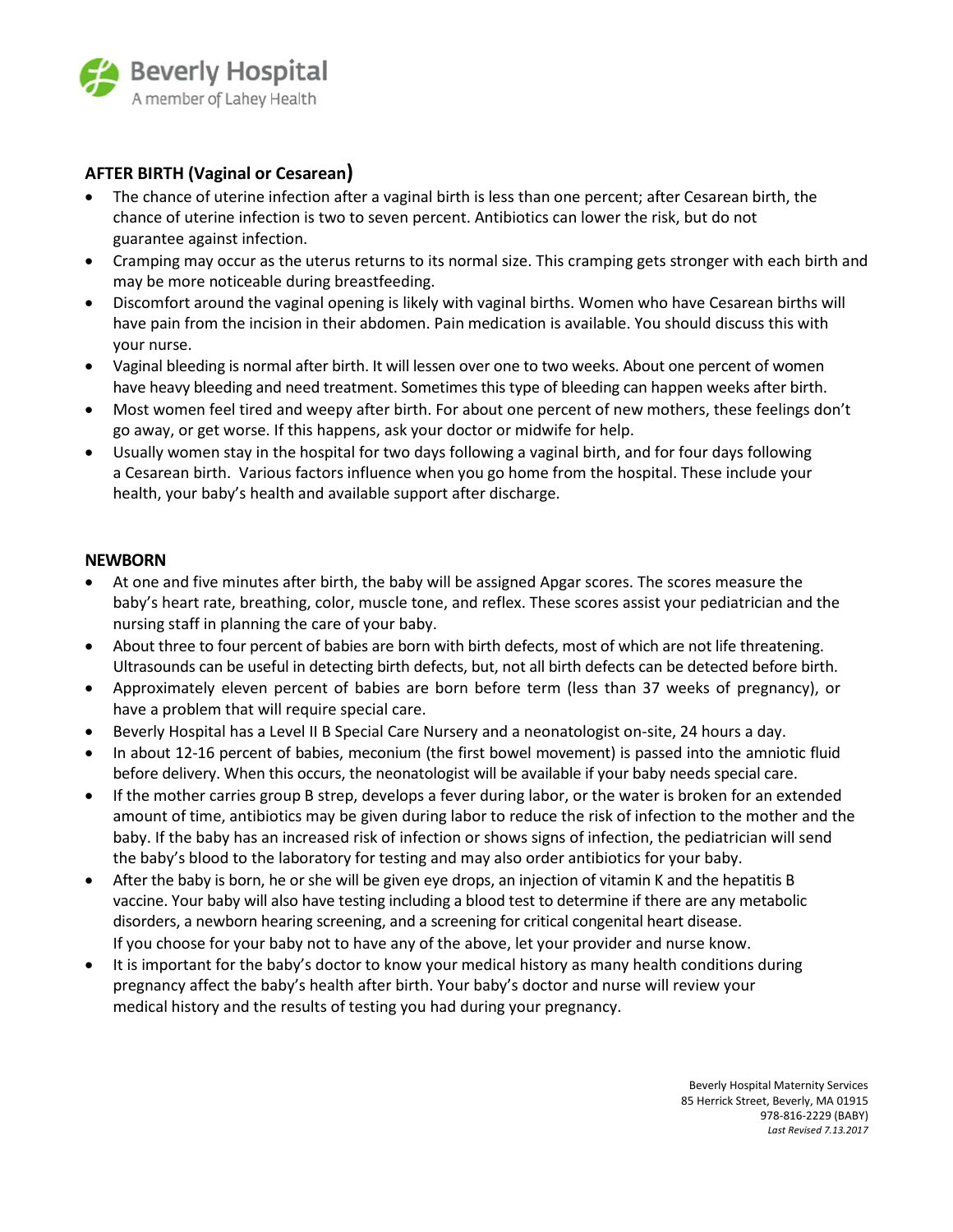

## **RARE COMPLICATIONS**

Although problems during pregnancy and birth are not frequent, there are considerations you should know.

- A few babies are born too early to survive or have serious medical problems. About seven to ten out of every 1,000 babies die in late pregnancy (stillbirth) or soon after birth.
- About three out of every 1,000 mothers develop blood clots in their legs after giving birth. These blood clots can travel to the lungs.
- In about one to two out of 1,000 births, a doctor must remove the uterus (hysterectomy) to stop heavy, uncontrollable bleeding. This means a woman cannot become pregnant again.
- About six out of every 1,000 women receive a blood transfusion after giving birth. The risks associated with blood transfusion include an allergic reaction, fever, excess fluids in the bloodstream and infection. The chance of contracting hepatitis from a transfusion is one in 1.6 million; the chance of contracting HIV is less than one in 1.9 million.
- Very rarely (less than ten per 100,000), mothers don't survive childbirth. Causes might include extreme and severe bleeding, high blood pressure, blood clots in the lungs and other unforeseen conditions.

#### **SUMMARY**

Most babies are born healthy and most mothers go through labor and birth without serious problems. Pregnancy and childbirth have some risks. Many of the possible problems sound very frightening. Most of the problems are uncommon, and the most serious complications are quite rare.

Your healthcare team will watch you carefully for signs of possible problems. They will do their best to identify them early, explain them clearly, and offer you the best treatment options.

> Beverly Hospital Maternity Services 85 Herrick Street, Beverly, MA 01915 978-816-2229 (BABY) *Last Revised 7.13.2017*